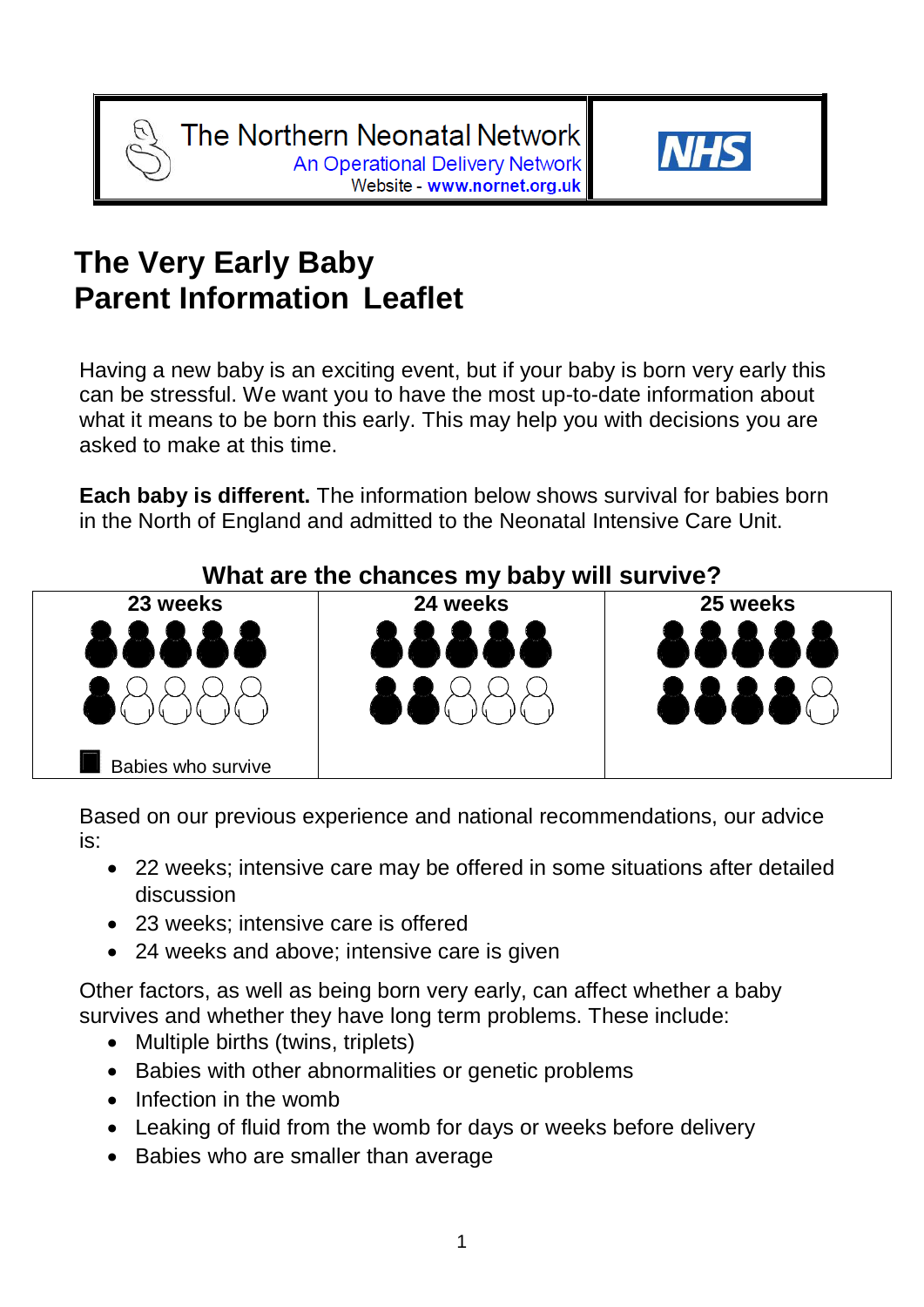The needs of each family are different and your needs will be discussed with you.

### **If my baby survives, will he/she have problems in the future?**

The following information is provided to help you better understand the concerns if your baby is born very early. We have defined different kinds of disabilities as follows:

|                               | <b>Movement</b>                                                                                                    | Understanding<br>& learning                                                | <b>Hearing</b>                                                | <b>Eyesight</b>                           |
|-------------------------------|--------------------------------------------------------------------------------------------------------------------|----------------------------------------------------------------------------|---------------------------------------------------------------|-------------------------------------------|
| <b>Mild</b><br>disability     | Does not cause<br>major problems<br>on a day to day<br>basis<br>e.g. may be<br>clumsy/struggle<br>with pencil work | Learning<br>difficulties e.g<br>may need extra<br>help with<br>school work | Mild hearing<br>loss, but<br>does not<br>need hearing<br>aids | Likely to need<br>glasses                 |
| <b>Moderate</b><br>disability | May have a<br>condition called<br>cerebral palsy*,<br>but can walk                                                 | Needs extra<br>support to be<br>able to learn                              | <b>Needs</b><br>hearing aids                                  | Poor<br>eyesight,<br>even with<br>glasses |
| <b>Severe</b><br>disability   | Unable to walk<br>without help                                                                                     | Likely to need<br>lifelong care                                            | Deaf                                                          | <b>Blind</b>                              |

\*Cerebral palsy: a condition that affects muscle control and movement

### **If my baby survives, what are the chances he/she will have a disability?**